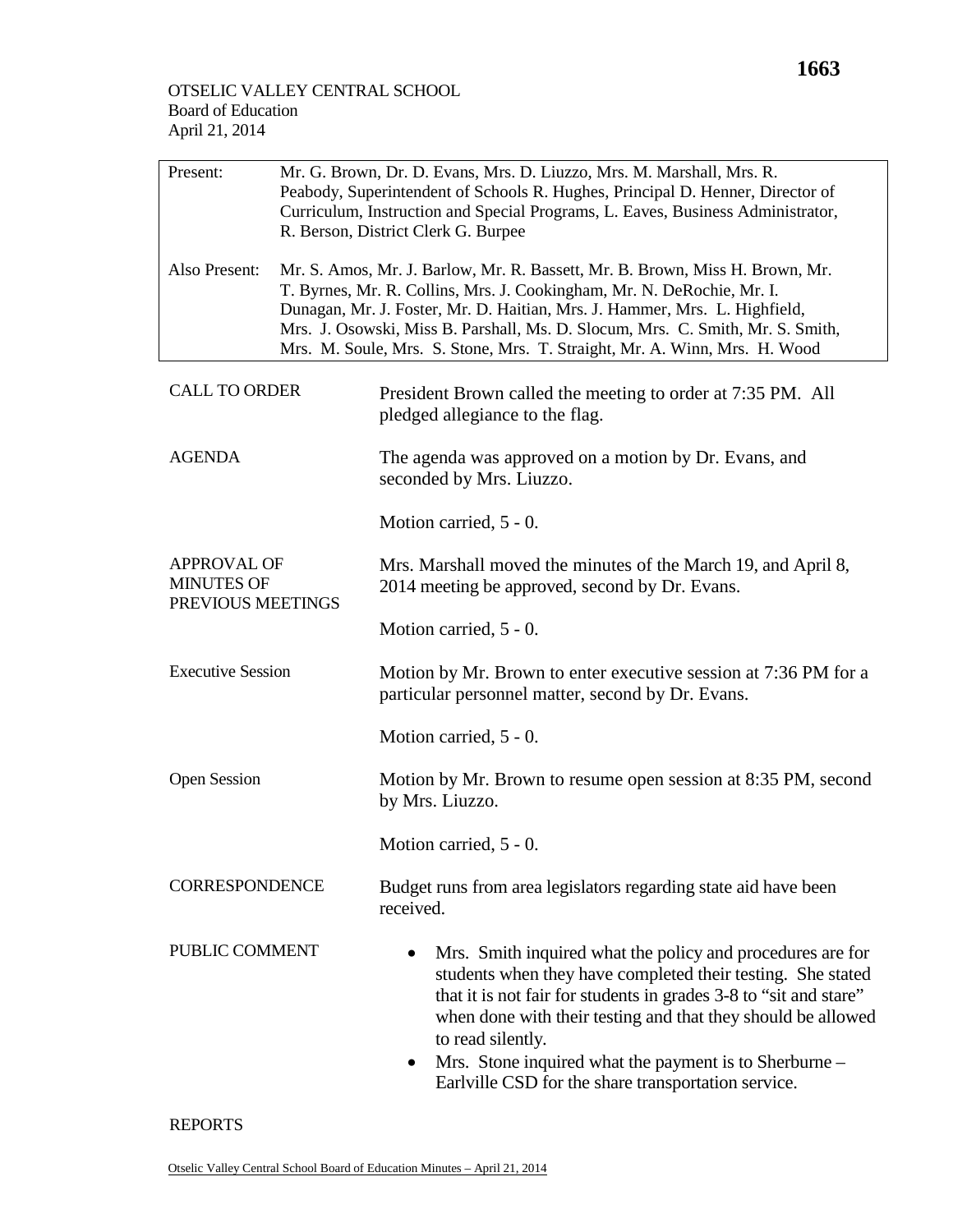|                                                                       | 1664                                                                                                                                                                                                                                                                                                                                                                                                                                                                                                                                                                                                       |
|-----------------------------------------------------------------------|------------------------------------------------------------------------------------------------------------------------------------------------------------------------------------------------------------------------------------------------------------------------------------------------------------------------------------------------------------------------------------------------------------------------------------------------------------------------------------------------------------------------------------------------------------------------------------------------------------|
| Superintendent's                                                      | Mr. Hughes reported on the following:<br>Dolly Parton Imagination Library. It is part of the Madison<br>County Literacy Coalition where anyone in the District, birth<br>to age 5 will receive a free book once a month. This will be<br>starting soon.<br>The grand opening of the library to the public is slated to<br>$\bullet$<br>coincide with Fishing Heritage Day on May 17, 2014.<br>The proposed 2014-2015 budget was reviewed. Various<br>components of the budget were highlighted and explained.                                                                                              |
| Director of Curriculum,<br><b>Instruction and Special</b><br>Programs | Mrs. Eaves reported on the following:<br>Scholastic Reading Inventory and Scholastic Math<br>Inventory are two assessments that have been researched<br>for providing data on student growth.<br>Professional Development has centered on wellness and<br>$\bullet$<br>planning for the 2014-2015 school year<br>Good News: students are more accountable, Schoology<br>$\bullet$<br>program is being utilized, Global Studies classes are doing<br>a culture exchange with students in Morocco, Lauren<br>Harris and Carly Stone have received full tuition<br>scholarships to Morrisville State College. |
| High School Principal's                                               | Mr. Henner reported on the following:<br>A possible Common Core Night is being discussed for<br>parents for sharing legal regulations pertaining to the<br>testing with Jeff Craig presenting. Mrs. Peabody asked<br>about a curriculum night for parents of the younger<br>students.<br>The contract with Coca-Cola is moving ahead.<br>$\bullet$<br>There is seating enough in the Multi-Purpose Room for<br>$\bullet$<br>graduation. Plans are moving ahead for that including<br>provisions for a balloon drop which was a great concern of<br>the students.                                           |
| <b>Business Administrator's</b><br>$(FY'13/14 - #67)$                 | Mr. Berson reported on the following:<br>The District was a recipient of a titanium level of the<br>School Safety Excellence Award through Utica Mutual<br>Insurance Company. Justin Barlow collected the necessary<br>information to submit for this award as part of his<br>internship.<br>Work is being done at the Georgetown building on the<br>heating issues.<br>The ball fields are being ready for play.<br>The budget notices are being prepared.<br>ID Badges will roll out in the very near future.<br>The March transportation report was previously<br>distributed.                          |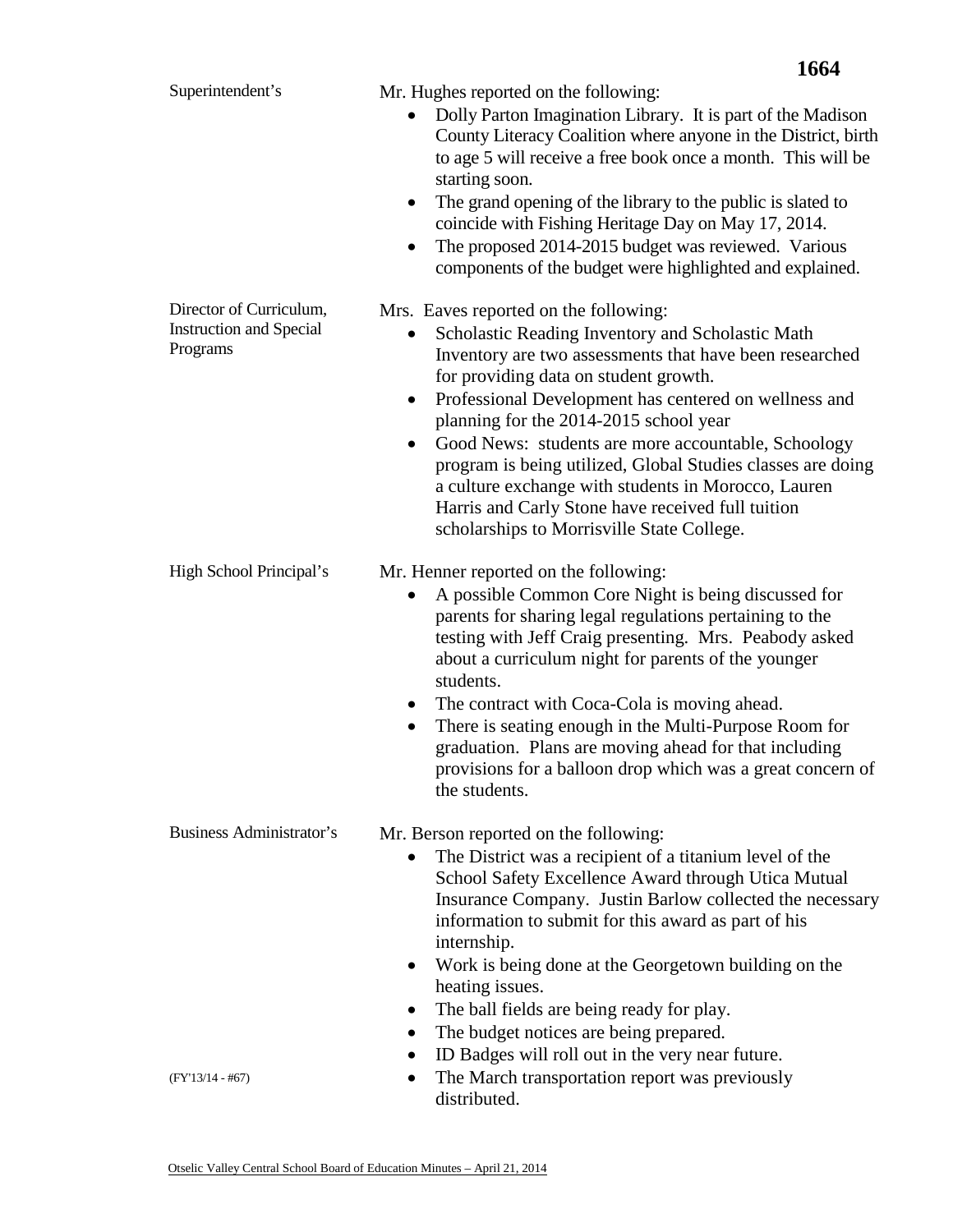|                                                                                               | 1665                                                                                                                                                                                                                                                                                                                                                                                                                                   |  |
|-----------------------------------------------------------------------------------------------|----------------------------------------------------------------------------------------------------------------------------------------------------------------------------------------------------------------------------------------------------------------------------------------------------------------------------------------------------------------------------------------------------------------------------------------|--|
| Athletic Director's                                                                           | Mr. Henner reported on the following:<br>None at this time.                                                                                                                                                                                                                                                                                                                                                                            |  |
| Board Member's                                                                                | The following topics were discussed:<br>Mrs. Marshall read a statement prepared by her for not<br>being proactive about the opt out process in terms of the<br>state testing. She apologized for how it was handled.<br>Mrs. Peabody expanded on what Mrs. Marshall said in<br>$\bullet$<br>that she acknowledged what was wrong with the process.                                                                                     |  |
| <b>Financial Reports</b><br>$(FY'13/14 - #68)$                                                | Motion by Mrs. Marshall, to accept the March financial reports as<br>presented. Second by Dr. Evans.                                                                                                                                                                                                                                                                                                                                   |  |
|                                                                                               | Motion carried, 5 - 0.                                                                                                                                                                                                                                                                                                                                                                                                                 |  |
| <b>OLD BUSINESS</b><br>Policy Manual -<br>Second Reading -<br>Complaints<br>Concerning School | This meeting constitutes the second reading of the Complaints<br>Concerning School Personnel Policy of the Otselic Valley Central<br>School Policy Manual.                                                                                                                                                                                                                                                                             |  |
| Personnel Policy,<br>#3421<br>$(FY'13/14 - #69)$                                              | Motion by Mr. Brown, to adopt policy #3421, Complaints<br>Concerning School Personnel Policy of the Otselic Valley Central<br>School Policy Manual. Second by Mrs. Liuzzo.                                                                                                                                                                                                                                                             |  |
|                                                                                               | Motion carried, 5 - 0.                                                                                                                                                                                                                                                                                                                                                                                                                 |  |
| <b>NEW BUSINESS</b><br>Personnel<br>Recommendations                                           | <b>Tenure Appointments</b>                                                                                                                                                                                                                                                                                                                                                                                                             |  |
|                                                                                               | Caitlin Connelly – Spanish Teacher<br>a.                                                                                                                                                                                                                                                                                                                                                                                               |  |
|                                                                                               | Motion by Mrs. Marshall, upon the recommendation of the<br>Superintendent of Schools, that Caitlin Connelly, 209 Revere Rd.,<br>Syracuse NY 13214, having successfully completed her<br>probationary period and having initial certification as a Spanish 7-12<br>teacher, certification number 1235875, be granted a tenure<br>appointment in the tenure area of Spanish 7-12, effective September<br>5, 2014. Second by Mrs. Liuzzo. |  |
|                                                                                               | Motion carried, 5 - 0.                                                                                                                                                                                                                                                                                                                                                                                                                 |  |
|                                                                                               | $\mathbf b$ .<br>Daniel Henner – Principal                                                                                                                                                                                                                                                                                                                                                                                             |  |
|                                                                                               | Motion by Mr. Brown, upon the recommendation of the<br>Superintendent of Schools, that Daniel G. Henner, 638 7 <sup>th</sup> Street,<br>Sterling NY 13156, having successfully completed his probationary<br>period (7/1/2011 to 6/30/2014), and having permanent certification<br>as a school district administrator, certification number 108608235,<br>be granted a tenure appointment in the school district administrator         |  |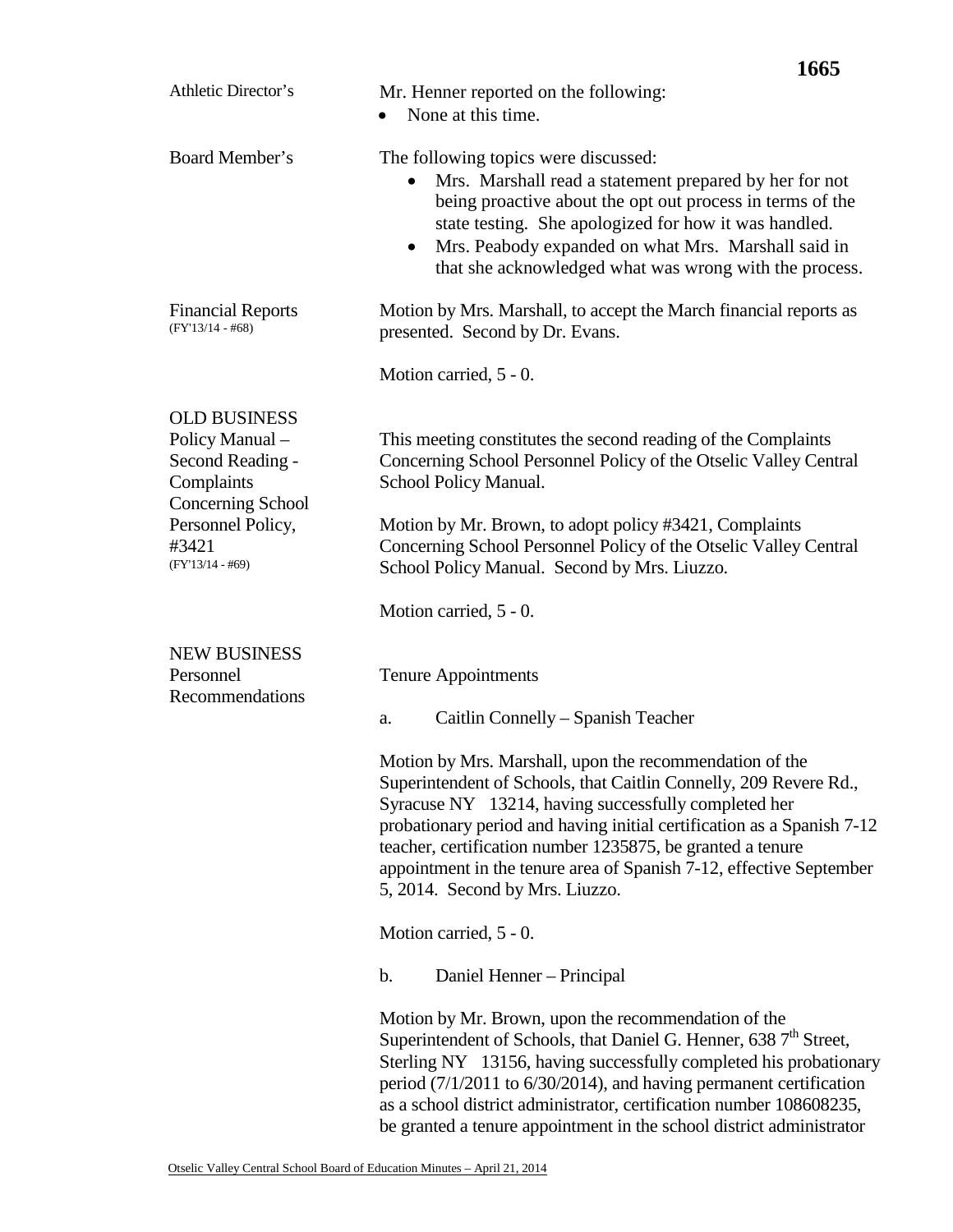|                                                                                                            | area, effective July 2, 2014. Second by Dr. Evans.                                                                                                                                                                                                                                       |
|------------------------------------------------------------------------------------------------------------|------------------------------------------------------------------------------------------------------------------------------------------------------------------------------------------------------------------------------------------------------------------------------------------|
|                                                                                                            | Motion carried, $3 - 0$ (Mrs. Marshall and Mrs. Peabody abstained)                                                                                                                                                                                                                       |
| 2014-2015 Delaware-<br>Chenango-Madison-<br>Otsego BOCES                                                   | Motion by Dr. Evans, upon the recommendation of the<br>Superintendent of Schools, to adopt the following resolution:                                                                                                                                                                     |
| <b>Administrative Budget</b><br>Vote<br>$(FY'13/14 - #70)$                                                 | RESOLVED, that the Otselic Valley Central School Board of<br>Education does hereby approve the proposed Delaware-Chenango-<br>Madison-Otsego BOCES Administrative Budget for the<br>2014-2015 school years in the amount of \$2,136,359.00                                               |
|                                                                                                            | Second by Mrs. Liuzzo.                                                                                                                                                                                                                                                                   |
|                                                                                                            | Motion carried, 5 - 0.                                                                                                                                                                                                                                                                   |
| Delaware-Chenango-<br>Madison-Otsego<br><b>BOCES</b> Board<br><b>Member Election</b><br>$(FY'13/14 - #70)$ | Motion by Mrs. Marshall, to approve one (1) vote in favor of the<br>following two candidates to serve on the Board of Education of the<br>Delaware-Chenango-Madison-Otsego BOCES:<br><b>Richard Dillon</b><br>Linda Zaczek                                                               |
|                                                                                                            | Second by Dr. Evans.                                                                                                                                                                                                                                                                     |
|                                                                                                            | Motion carried, 5 - 0.                                                                                                                                                                                                                                                                   |
| $2014 - 2015$<br>Transportation<br><b>Requests to Parochial</b><br>Schools                                 | Motion by Dr. Evans, upon the recommendation of the<br>Superintendent of Schools, to approve District transportation of the<br>following students to the parochial school as listed for the $2014 -$<br>2015school year on the days that Otselic Valley Central School is in<br>session: |
|                                                                                                            | <b>Holy Family School – Norwich</b><br>Justin Graham $-$ gr. 8<br>Peyton Graham $-$ gr. 4<br>Skyler Graham – gr. 1                                                                                                                                                                       |
|                                                                                                            | New Life Christian School - Randallsville<br>Suzanne Drumheiser – gr. $10$<br>Diana Marvin $-$ gr. 6<br>Isaac Trush $-$ gr. 12                                                                                                                                                           |
|                                                                                                            | Second by Mrs. Peabody.                                                                                                                                                                                                                                                                  |
| <b>Adoption of Proposed</b><br>2014-2015 School<br><b>Budget</b>                                           | Motion by Mrs. Marshall, upon the recommendation of the<br>Superintendent of Schools, to adopt the 2013-2014 school budget in<br>the amount of \$10,446,672. Second by Dr. Evans.                                                                                                        |

**1666**